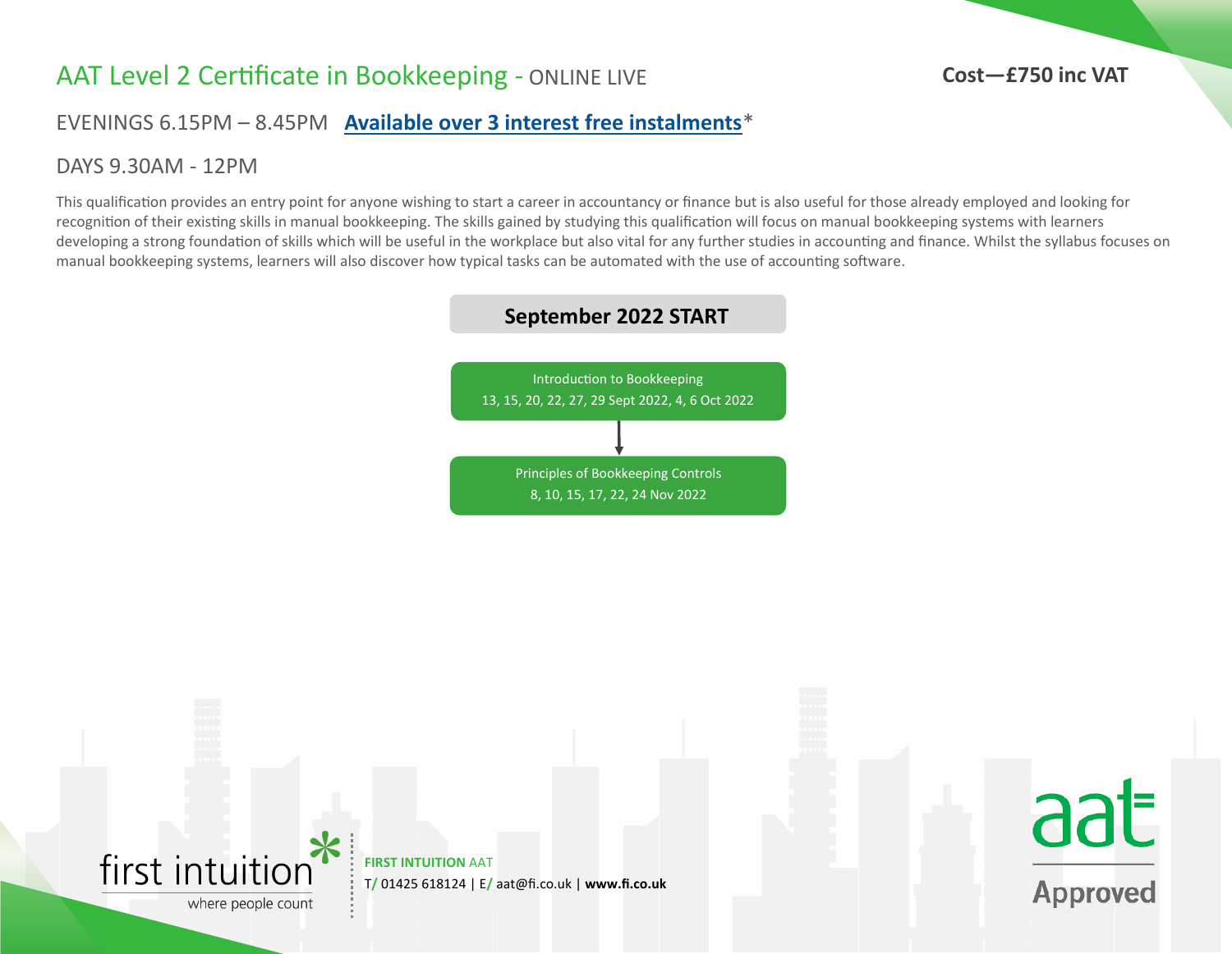# AAT Level 2 Certificate in Accounting - ONLINE LIVE

#### EVENINGS 6.15PM – 8.45PM **[Available over 10 interest free instalments](https://www.firstintuition.co.uk/fihub/aat-distance-learning-instalment-plans/)**\*

#### DAYS 9.30AM - 12PM

This qualification is suitable for anyone wishing to study accounting and finance whilst also developing a range of business and personal skills. This qualification is suitable for anyone wishing to develop a career in accountancy or finance but is also useful for those already employed and looking for recognition of their existing skills. The qualification covers a broad range of core accountancy skills alongside business and personal skills. Key themes of technology, ethics, sustainability and communication underpin the syllabus with learners developing skills in double entry bookkeeping, understanding of accounting software, basic costing as well as the environment that businesses operate in.

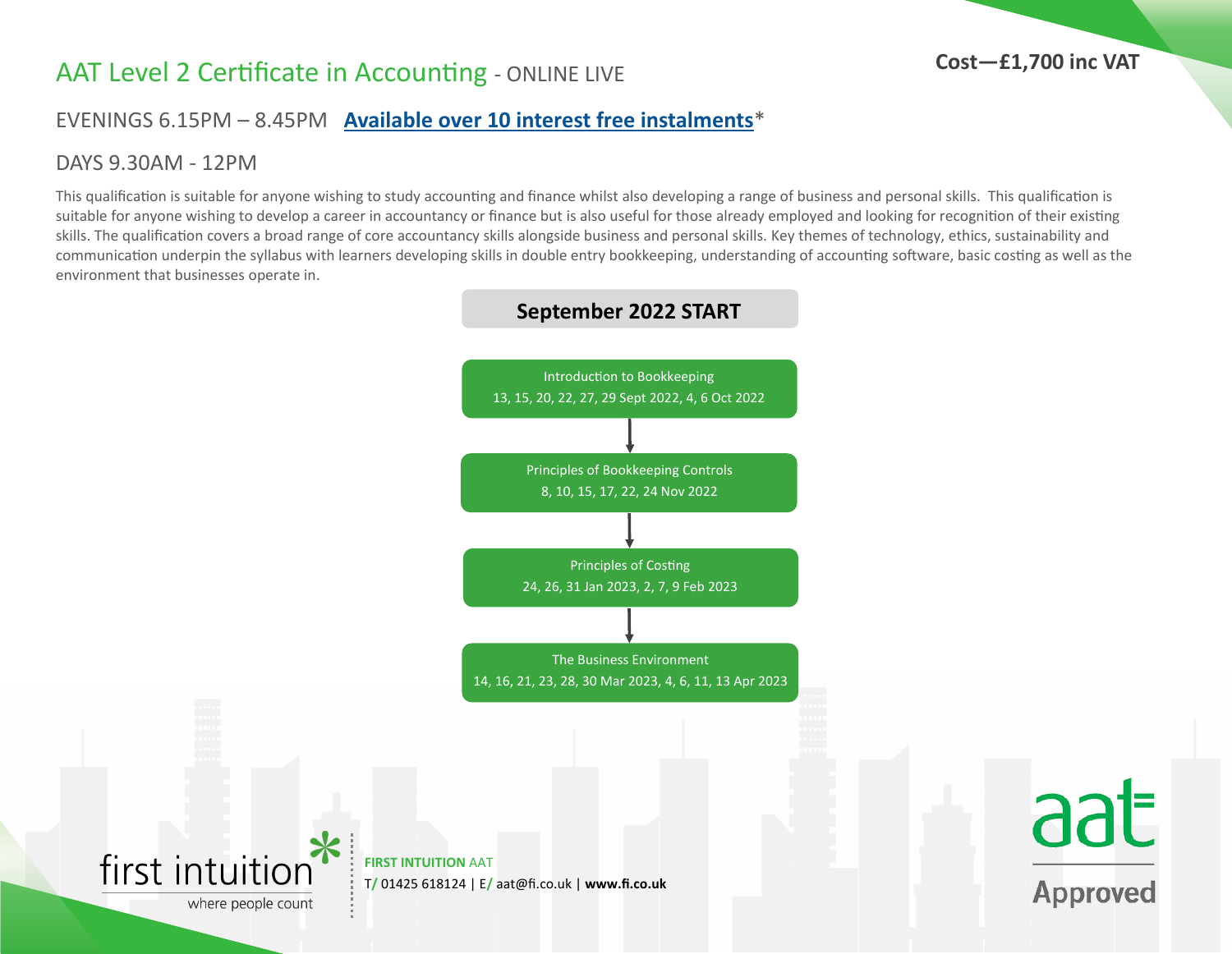# AAT Level 3 Diploma in Accounting - ONLINE LIVE

#### **Cost—£2,400 inc VAT**

aat

**Approved** 

### EVENINGS 6.15PM – 8.45PM **[Available over 12 interest free instalments](https://www.firstintuition.co.uk/fihub/aat-distance-learning-instalment-plans/)**\*

#### DAYS 9.30AM—12PM

This qualification is a progression route for learners who have completed the level 2 qualification or those with practical experience in the workplace looking to gain formal recognition of their skills. The syllabus will assist learners in preparing accounts for both sole traders and partnerships, will build on knowledge of cost and management accounting as well as taking a first look at taxes with a more in depth look at businesses and the environment they operate in. Key themes of technology, ethics, sustainability and communication underpin the syllabus. Not sure what level to start with? Take our free Level Checker Quiz [here.](https://www.firstintuition.co.uk/fihub/start-your-aat-studies-at-the-right-level/)

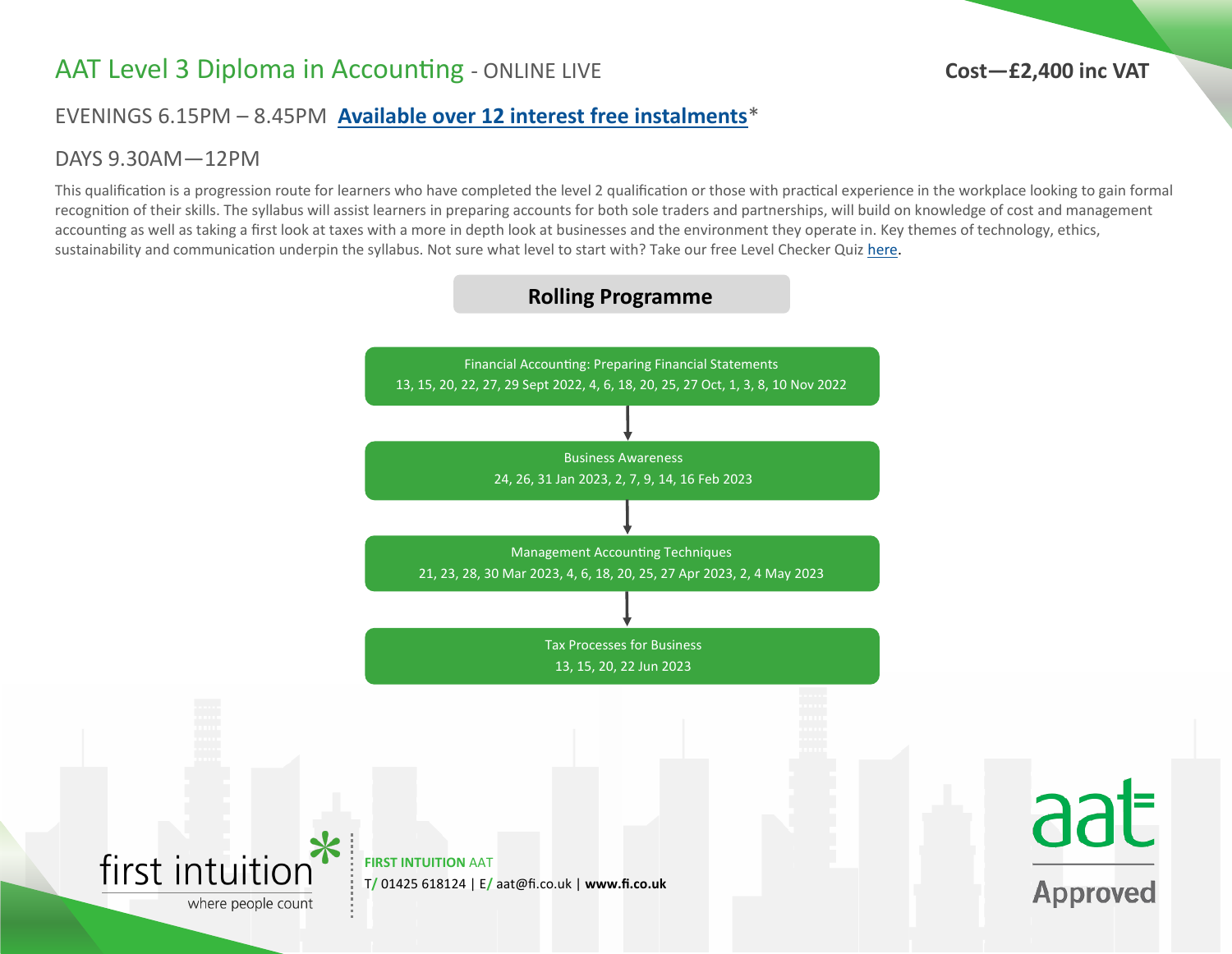# AAT Level 4 Diploma in Professional Accounting - ONLINE LIVE

#### **Cost—£2,600 inc VAT**

EVENINGS 6.15PM - 8.45PM **[Available over 12 interest free instalments](https://www.firstintuition.co.uk/fihub/aat-distance-learning-instalment-plans/)**\*

#### DAYS 9.30AM—12PM

This qualification will assist students in becoming comfortable with a wide range of financial management skills. Key themes of technology, ethics, sustainability and communication underpin the syllabus and learners will learn how to deal with the preparation of financial statements for companies, complex management accounting techniques, understanding and making recommendations around accounting systems with a further choice of optional units to complete the qualification. Our online live courses include personal tax and business tax as the optional units.

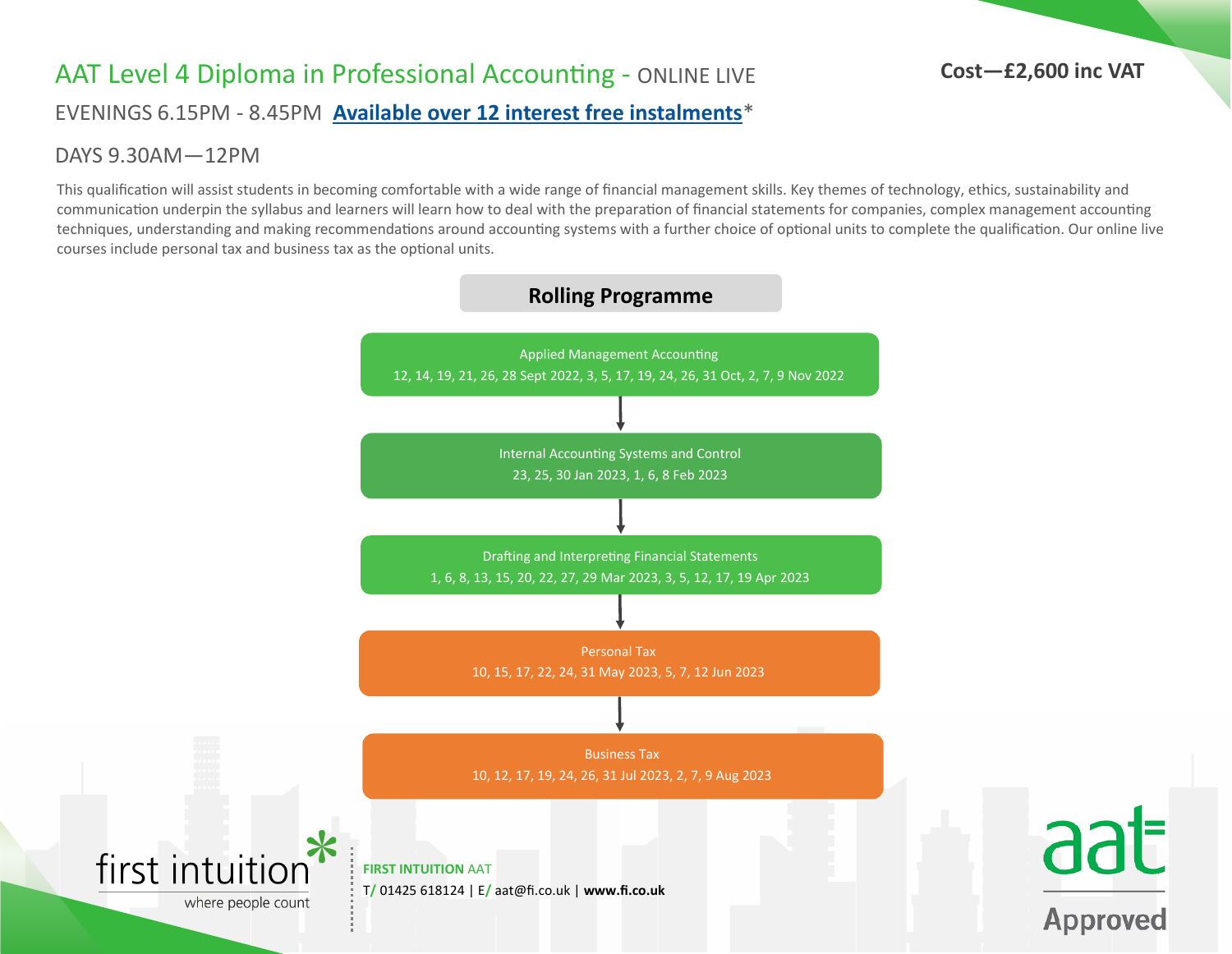# AAT Level 3 in Accounting and AAT Level 4 Diploma in Professional

Accounting - ONLINE LIVE

EVENINGS ONLY 6.15PM - 8.45PM

**Single Live Units**

Business Awareness 12, 14, 19, 21, 26, 28 Sept 2022, 3, 5 Oct 2022

Internal Accounting Systems and Control 12, 14, 19, 21, 26, 28 Sept 2022



**FIRST INTUITION AAT** T**/** 01425 618124 | E**/** aat@fi.co.uk | **www.fi.co.uk** **Cost - £550 BUAW &**

aat

**Approved** 

**£475 INAC inc VAT**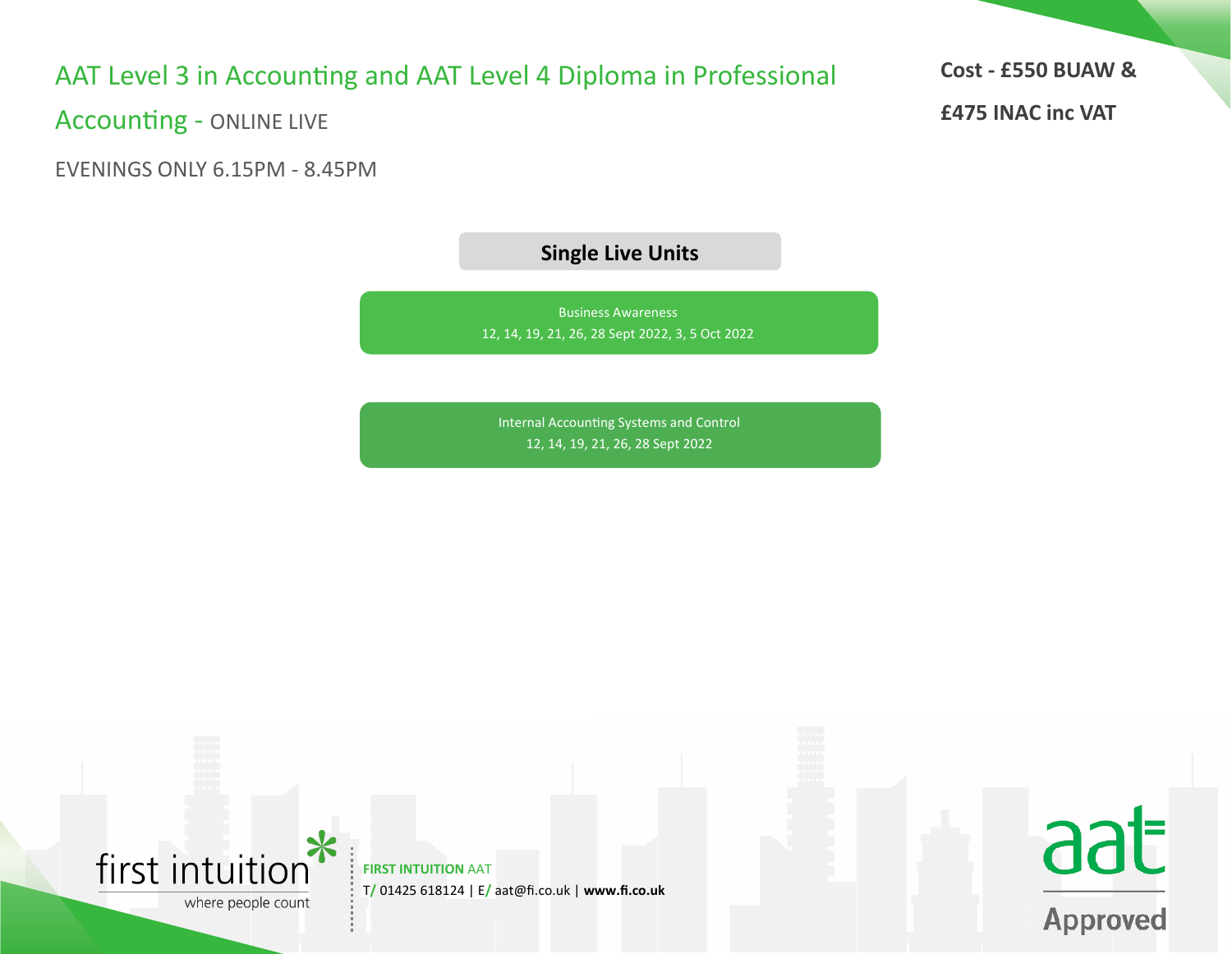#### AAT Assessment Fees

Exam fees are not included as part of First Intuition course fees. All Computer Based exams must be booked online: **<https://firstintuition.accessplanit.com/>**

### AAT Membership Fee

Please note our course prices do not include student's membership fees, these need to be paid directly to the AAT. To register as an AAT student/member, please visit www.aat.co.uk.

#### Studying AAT with First Intuition

First Intuition is a specialist accountancy tuition provider, offering several study packages to suit your study needs and budget. We offer exam-focused learning materials and a high level of study support to help you pass your exams first time.

#### What is FLOnline Live?

Get the best of both worlds! Our AAT Live Online courses combine a structured classroom schedule with the flexibility of studying from your workplace, home or anywhere you have internet access.

Within each session, one of our expert tutors will teach you the core syllabus areas, using their years of experience and webinar technology to bring each subject to life. We provide you with all the physical materials you will need prior to the course (including course notes) to support your learning, just like in one of our traditional classroom courses.